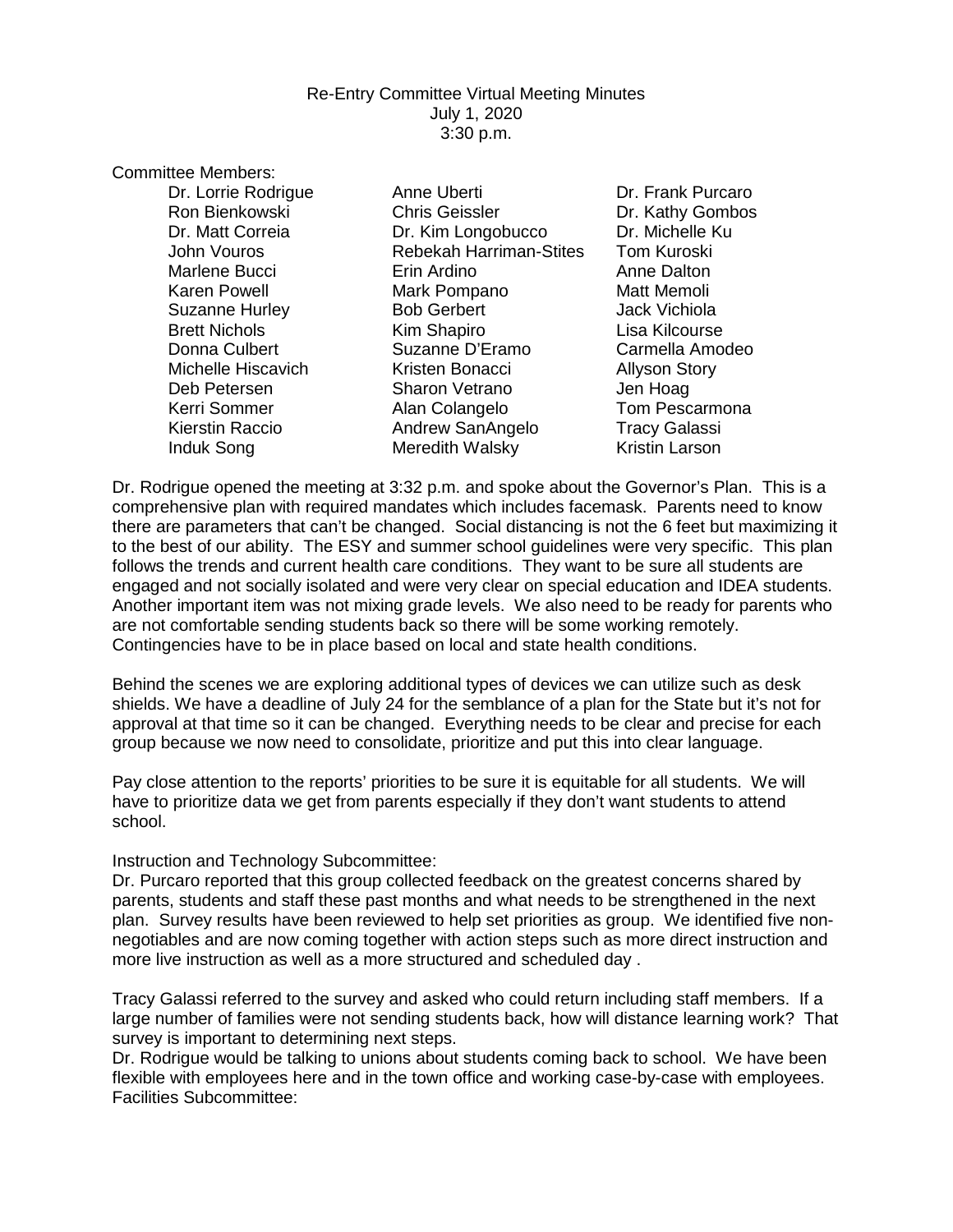Mr. Geissler reported they met last week and discussed emerging ideas and our responsibilities. Bob Gerbert gave an update on HVAC, supplies and PPE as well as summer school cleaning protocols. Tom Kuroski shared the facilities section of the AFT report. They also talked about school signage and handwashing, as well as dismissal. There were questions about storage space with desks, EdAdvance, hand sanitizing stations, volunteers, class celebrations, and field trips.

Mr. Vouros asked if the committee talked about the number of custodial staff necessary to keep everything constantly clean and sanitized.

Mr. Geissler's committee reviewed that and discussed shifts for custodians and possibly moving someone to the day shift.

Mr. Kuroski noted that questions regarding health and safety measures came out of the report. We have a heat problem in some of our buildings and teachers are concerned about conditions in their buildings where temperatures can exceed 90 degrees in the middle school, Hawley and Middle Gate. Wearing masks is another issue. We have to look at bringing people into the buildings with high temperatures.

Dr. Rodrigue said we know we aren't getting HVAC in those buildings by September so we have to decide what to do if the buildings are hot. We will look at other buildings that are air conditioned. Mr. Gerbert looked at special filters for the buildings with air conditioning.

### School Operations:

Dr. Longobucco's group came up with 10 focus areas and developed questions and concerns. One is about transportation and asking parents if they were sending their children on a bus. They also talked about the possibility of having assigned seats. Building capacity is another focus area and Mr. Gerbert gave us the space needed with the number of students. They spoke about how to handle the situation where a staff member's child attends school in another district where a child tested positive.

Mr. Stango said they discussed lunch in the schools and who would monitor that time. There will be no open containers and there will be a need for more workers depending on how quickly lunch can get to the rooms.

Mr. Memoli spoke about physical education classes and arrivals and dismissals taking a longer period of time. Also discussed were the one-on-one paras.

Mr. Kuroski said that regarding the CIAC stand, they have a tiered level of participation of how sports will be offered to students. He asked if there was talk about reintroducing full contact sports in our district and the potential for cross-contamination.

Dr. Longobucco said the tiered level is if we go back to school with sports. There is some talk about regional competitions between schools closer to us. They haven't planned for fall sports yet.

Mr. Memoli said CIAC is providing the watered down version. They approved basic conditioning workouts with 10 or less students. The fall situation is fluid but may change.

Mr. Vouros asked if there was any mention about monitors on buses with K-6 students.

Dr. Longobucco said that was not in the new regulations.

Mr. Vouros wants it to be brought up for bus protocol and recommended having bus monitors.

Wellness Committee: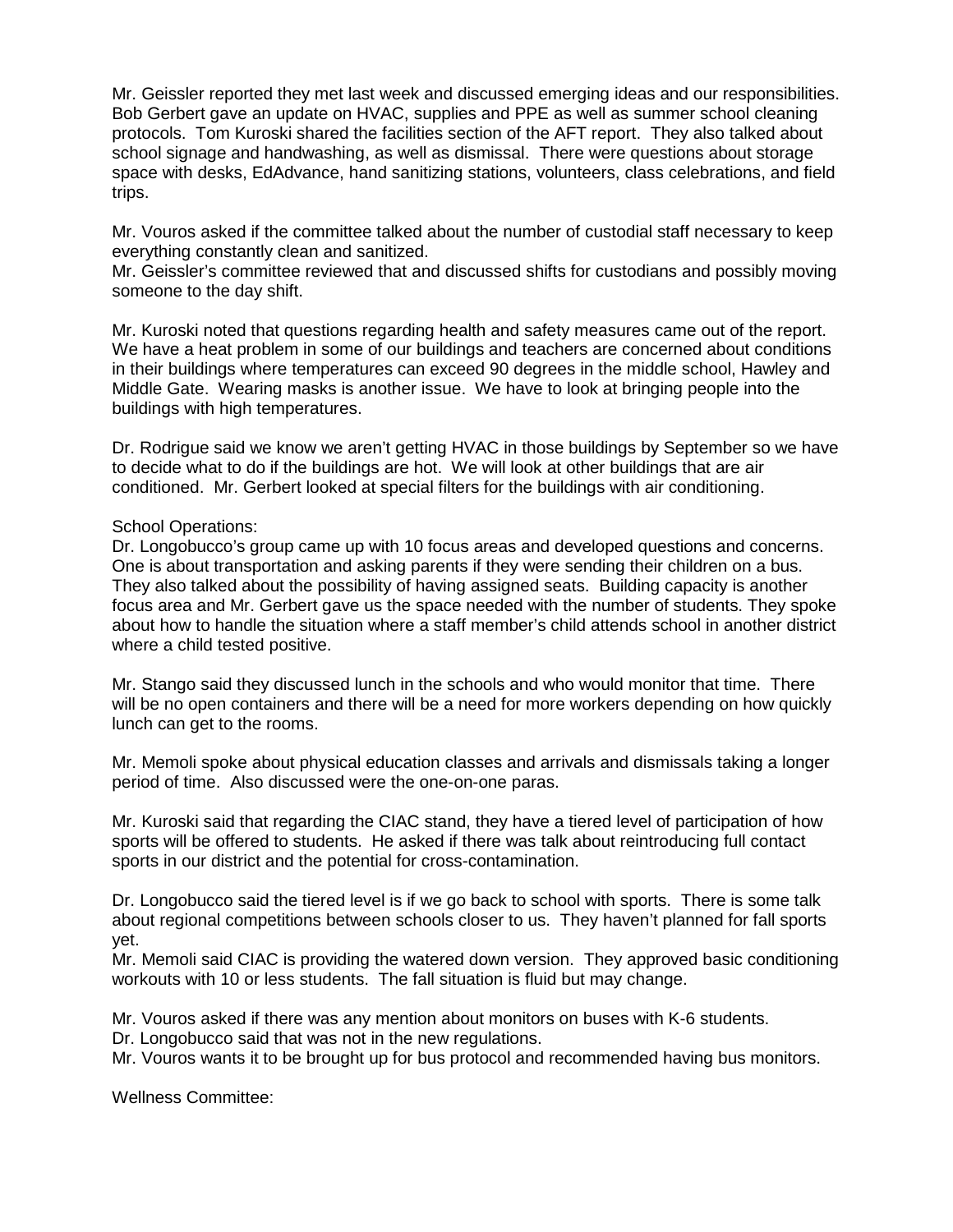Mrs. Ku reported this group has been looking at the effectiveness of mitigation strategies. Transportation with monitors was discussed. They haven't worked on contingency planning yet. They have to look at cases in the community and the expectations in dealing with that. We discussed ventilation and building checks before opening including ventilation, the touch list including doorknobs, bathrooms, hand sanitizers, water fountains, and how the cafeterias would work. How would the School-Based Health Center be addressed as well as those having signs of illness? There was also talk about providing thermometers to parents.

Mr. Kuroski met with AFT leaders and asked parents to respond under what circumstance they would they have their child return to school. 30% said no return until there is a vaccine. 50% wants students back regardless. It would be beneficial starting with a hybrid plan. Another piece was having a person in the school being a COVID liaison which would be an additional responsibility for an administrator or another position. He asked if there been any consideration for a testing program to speed us in the process of getting tested and to consider the quality of our PPE.

Mrs. Ku said the liaison piece will be up to the Superintendent.

Dr. Rodrigue stated we are still discussing this position for a health-related liaison. We need to be ready for all facets of the change and be able to move in and out of situations.

# Social/Emotional Committee:

Dr. Gombos said our job is to communicate an optimism and hope and provide help socially and emotionally. Some students have a hard transition to school so we need to know in August who needs help. We will provide guidance on the lessons that have to be done K-12 including conversations on the virus, PPE, and dealing with anxiety as well as how to mitigate the staff and family stress.

# Governance Committee:

Dr. Correia reported that their piece is the introduction of the plan which has to provide goals and be concise as possible. It will touch on the competence and trust piece for parents and let them know we are prepared for the fall. We have to preserve the health and wellbeing of students and will preserve the academics but provide flexibility. Parents need to look at this and know we have carefully considered looking at what the schools will look like next year.

Dr. Rodrigue felt the communication piece is critical and the plan will be multifaceted with a possible open forum which will build parents a comfort level. Education has moved to new ways of teaching, blended learning, and digital outreach.

Mr. Kuroski said because there are huge overlaps with Mrs. Ku's and Mr. Geissler's groups it would be good to bring us together instead of having two small groups. Dr. Rodrigue said there are no restrictions reaching out to other groups. We need to have

people who will take the groups work and put it together.

Tracy Galassi said we talked about building the bridge communicating with parents. Some are not familiar with google classrooms. We need a conversation on how to educate parents with this.

Dr. Rodrigue felt that was a great point and Mrs. Uberti and Dr. Purcaro would look at the digital components. Parents have to be a big part of that. We need to make sure everything is in place the right way along with training.